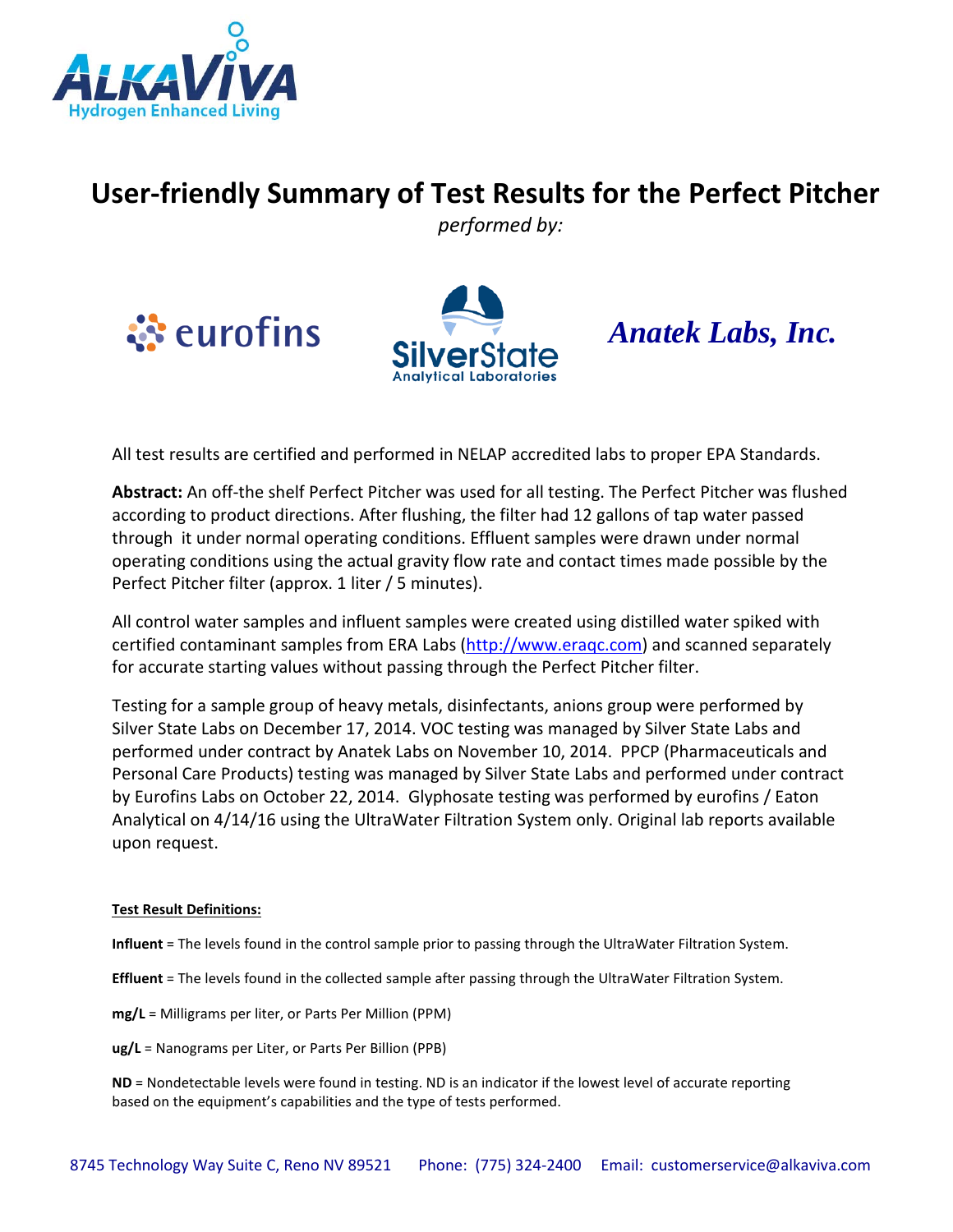

|                                       |                             |                | <b>UltraWater</b>   |                  |                  |
|---------------------------------------|-----------------------------|----------------|---------------------|------------------|------------------|
| <b>Drinking Water</b>                 | <b>Influent Contaminant</b> | Unit of        | <b>Results</b>      | Percentage       | <b>Reporting</b> |
| <b>Contaminant</b>                    | Level                       | <b>Measure</b> | (Efluent)           | <b>Reduction</b> | <b>Limits</b>    |
| <b>Disinfectants and other Anions</b> |                             |                |                     |                  |                  |
| <b>Total Residual Chlorine</b>        | 0.67                        | mg/L           | <b>Not Detected</b> | 99.99%           | 0.1              |
|                                       |                             |                |                     |                  |                  |
| <b>Free Chlorine</b>                  | 0.53                        | mg/L           | <b>Not Detected</b> | 99.99%           | 0.1              |
|                                       |                             |                |                     |                  |                  |
| <b>Fluoride</b>                       | 0.79                        | mg/L           | 0.17                | 78.48%           | 0.1              |
|                                       |                             |                |                     |                  |                  |
| Nitrate as N                          | 0.68                        | mg/L           | 0.16                | 76.47%           | 0.2              |
|                                       |                             |                |                     |                  |                  |
| Nitrite as N                          | 0.54                        | mg/L           | 0.13                | 75.93%           | 0.2              |
|                                       |                             |                |                     |                  |                  |
| <b>Heavy Metals</b>                   |                             |                |                     |                  |                  |
| <b>Aluminum</b>                       | 0.655                       | mg/L           | 0.1                 | 84.73%           | 0.05             |
|                                       |                             |                |                     |                  |                  |
|                                       | 0.032                       |                | 0.001               | 96.88%           | 0.001            |
| <b>Antimony</b>                       |                             | mg/L           |                     |                  |                  |
|                                       |                             |                | 0.002               |                  | 0.001            |
| <b>Arsenic</b>                        | 0.023                       | mg/L           |                     | 91.30%           |                  |
|                                       |                             |                |                     |                  |                  |
| <b>Barium</b>                         | 2.84                        | mg/L           | 0.22                | 92.25%           | 0.01             |
|                                       |                             |                |                     |                  |                  |
| <b>Beryllium</b>                      | 0.009                       | mg/L           | <b>Not Detected</b> | 99.99%           | 0.001            |
|                                       |                             |                |                     |                  |                  |
| <b>Boron</b>                          | 0.8                         | mg/L           | <b>Not Detected</b> | 99.99%           | 0.05             |
|                                       |                             |                |                     |                  |                  |
| Cadmium                               | 0.005                       | mg/L           | <b>Not Detected</b> | 99.99%           | 0.001            |
|                                       |                             |                |                     |                  |                  |
| Chromium                              | 0.046                       | mg/L           | 0.005               | 89.13%           | 0.01             |
|                                       |                             |                |                     |                  |                  |
| <b>Chromium VI</b>                    | 0.06                        | mg/L           | <b>Not Detected</b> | 99.99%           | 0.01             |
|                                       |                             |                |                     |                  |                  |
| Copper                                | 0.18                        | mg/L           | 0.037               | 79.44%           | 0.01             |
|                                       |                             |                |                     |                  |                  |
| Iron                                  | 0.41                        | mg/L           | <b>Not Detected</b> | 99.99%           | 0.01             |
|                                       |                             |                |                     |                  |                  |
| Lead                                  | 0.052                       | mg/L           | <b>Not Detected</b> | 99.99%           | 0.05             |
|                                       |                             |                |                     |                  |                  |
| <b>Manganese</b>                      | 0.47                        | mg/L           | 0.061               | 87.02%           | 0.01             |
|                                       |                             |                |                     |                  |                  |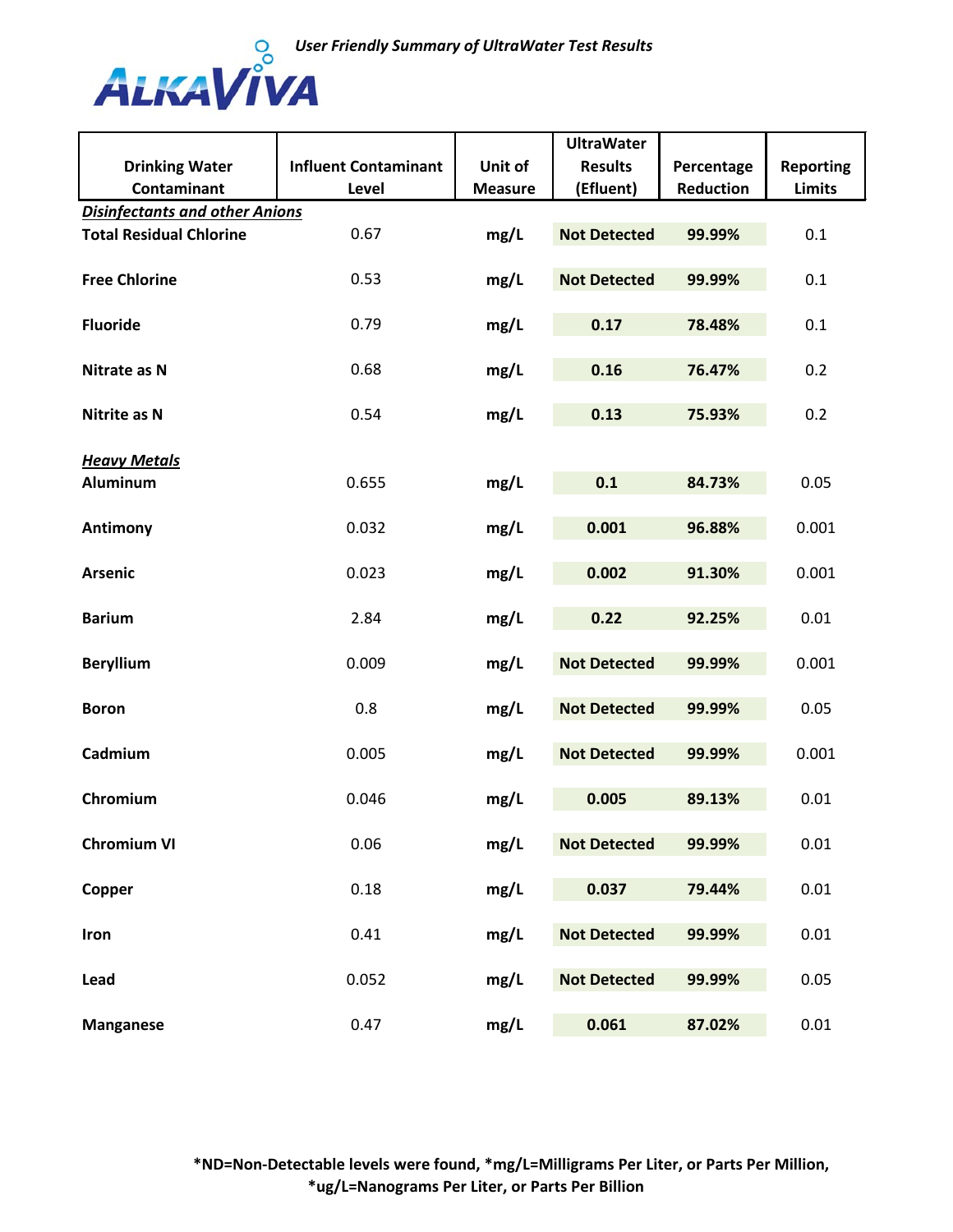

|                           |                             |                | <b>UltraWater</b>   |            |                  |
|---------------------------|-----------------------------|----------------|---------------------|------------|------------------|
| <b>Drinking Water</b>     | <b>Influent Contaminant</b> | Unit of        | <b>Results</b>      | Percentage | <b>Reporting</b> |
| Contaminant               | Level                       | <b>Measure</b> | (Efluent)           | Reduction  | <b>Limits</b>    |
| Molybdenum                | 0.022                       | mg/L           | 0.002               | 90.91%     | 0.001            |
|                           |                             |                |                     |            |                  |
| <b>Mercury</b>            | 0.008                       | mg/L           | <b>Not Detected</b> | 99.99%     | 0.002            |
|                           |                             |                |                     |            |                  |
| <b>Nickle</b>             | 0.458                       | mg/L           | 0.05                | 89.08%     | 0.01             |
|                           |                             |                |                     |            |                  |
| Selenium                  | 0.05                        | mg/L           | 0.001               | 98.00%     | 0.01             |
|                           |                             |                |                     |            |                  |
| <b>Silver</b>             | 0.022                       | mg/L           | <b>Not Detected</b> | 99.99%     | 0.001            |
|                           |                             |                |                     |            |                  |
| <b>Thalium</b>            | 0.024                       | mg/L           | <b>Not Detected</b> | 99.99%     | 0.05             |
|                           |                             |                |                     |            |                  |
| Vanadium                  | 0.76                        | mg/L           | 0.008               | 98.95%     | 0.01             |
|                           |                             |                |                     |            |                  |
| Zinc                      | 1.11                        | mg/L           | 0.45                | 59.46%     | 0.05             |
|                           |                             |                |                     |            |                  |
| <b>Volitile Organics</b>  |                             |                |                     |            |                  |
| 1,1,1,2-Tetrachloethane   | 214                         | ug/L           | 36                  | 83.18%     | 0.5              |
|                           |                             |                |                     |            |                  |
| 1,1,1-Trichlorethane      | 112                         | ug/L           | 27.2                | 75.71%     | 0.5              |
|                           |                             |                |                     |            |                  |
| 1,1,2,2-Tetrachloroethane | 292                         | ug/L           | 58                  | 80.14%     | 0.5              |
|                           |                             |                |                     |            |                  |
| 1,1,2-Trichloroethane     | 286                         | ug/L           | 72.7                | 74.58%     | 0.5              |
| 1,1-Dichlorethane         | 169                         | ug/L           | 59                  | 65.09%     | 0.5              |
|                           |                             |                |                     |            |                  |
| 1,1-dichloropropene       | 114                         | ug/L           | 15.5                | 86.40%     | 0.5              |
|                           |                             |                |                     |            |                  |
| 1,2,3-Trichloropropane    | 300                         | ug/L           | 65.5                | 78.17%     | 0.5              |
|                           |                             |                |                     |            |                  |
| 1,2,4-Trichlorobenzene    | 123                         | ug/L           | 3.96                | 96.78%     | 0.5              |
|                           |                             |                |                     |            |                  |
| 1,2,4-Trimethylbenzene    | 96.2                        | ug/L           | 4.89                | 94.92%     | 0.5              |
|                           |                             |                |                     |            |                  |
| 1,2-Dichloroethane        | 273                         | ug/L           | 79.6                | 70.84%     | 0.5              |
|                           |                             |                |                     |            |                  |
| 1,3,5-Trimethylbenzene    | 98.2                        | ug/L           | 4.97                | 94.94%     | 0.5              |
|                           |                             |                |                     |            |                  |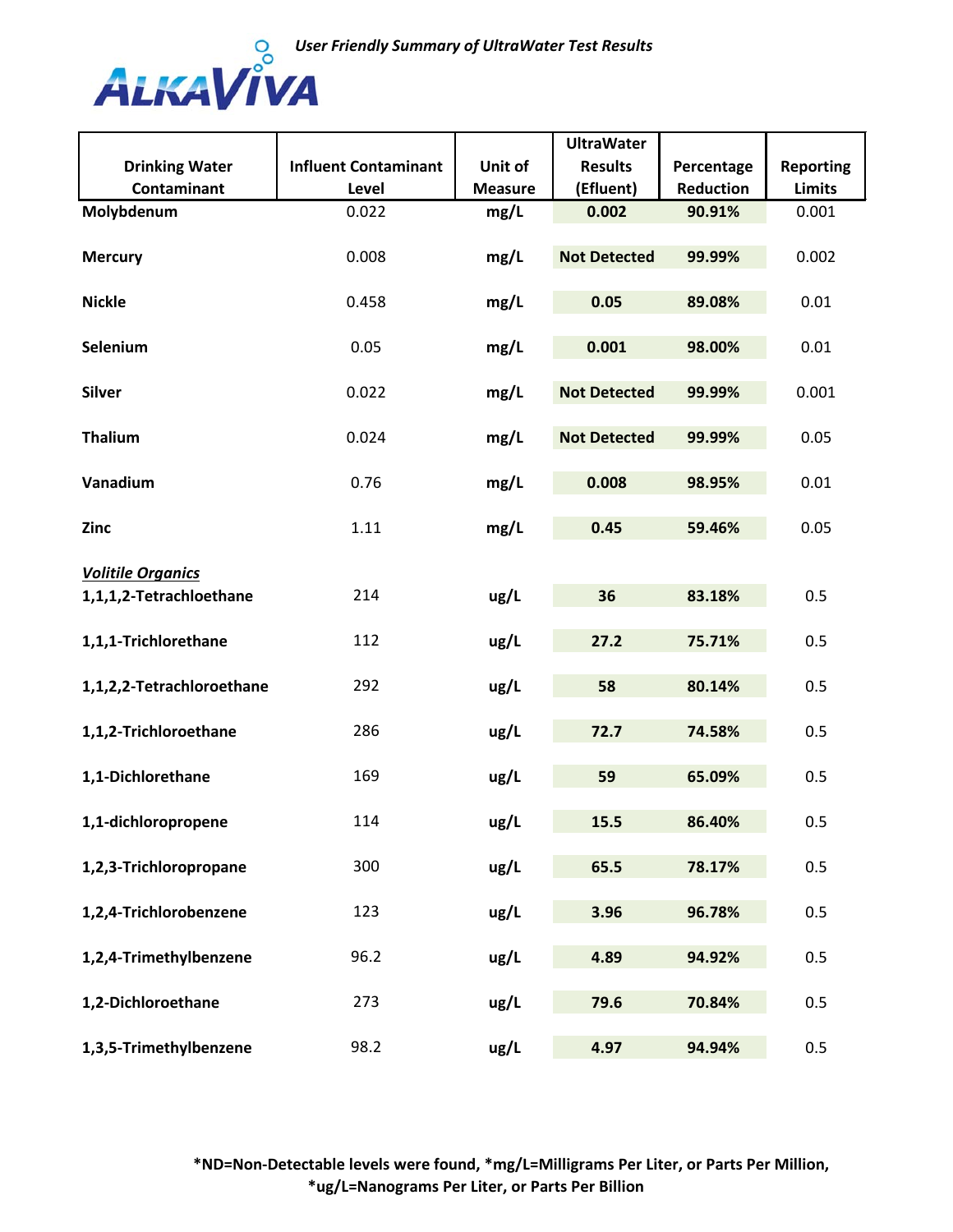

|                             |                             |                | <b>UltraWater</b> |            |                  |
|-----------------------------|-----------------------------|----------------|-------------------|------------|------------------|
| <b>Drinking Water</b>       | <b>Influent Contaminant</b> | Unit of        | <b>Results</b>    | Percentage | <b>Reporting</b> |
| Contaminant                 | Level                       | <b>Measure</b> | (Efluent)         | Reduction  | <b>Limits</b>    |
| 1,3-Dichloropropene         | 278                         | ug/L           | 68.3              | 75.43%     | 0.5              |
| 2,2-Dichloropropane         | 85                          | ug/L           | 26.8              | 68.47%     | 0.5              |
| <b>Benzene</b>              | 169                         | ug/L           | 34.3              | 79.70%     | 0.5              |
| <b>Bromobenzene</b>         | 161                         | ug/L           | 8.5               | 94.72%     | 0.5              |
| <b>Carbon Tetrachloride</b> | 106                         | ug/L           | 20.2              | 80.94%     | 0.5              |
| cis-1,2-dichloroethene      | 204                         | ug/L           | 45.9              | 77.50%     | 0.5              |
| Dibromomethane              | 293                         | ug/L           | 75.6              | 74.20%     | 0.5              |
| Dichlorodifluoromethane     | 125                         | ug/L           | 54.7              | 56.24%     | 0.5              |
| Ethylbenzene                | 121                         | ug/L           | 8.86              | 92.68%     | 0.5              |
| Hexachlorobutadiene         | 83.8                        | ug/L           | 5.54              | 93.39%     | 0.5              |
| Isopropylbenzene            | 101                         | ug/L           | 6.21              | 93.85%     | 0.5              |
| m+p-Xylene                  | 363                         | ug/L           | 25.5              | 92.98%     | 0.5              |
| <b>Napthalene</b>           | 181                         | ug/L           | 8.27              | 95.43%     | 0.5              |
| n-Propylbenzene             | 91.8                        | ug/L           | 3.92              | 95.73%     | 0.5              |
| p-isopropyltoluene          | 82.8                        | ug/L           | 3.37              | 95.93%     | 0.5              |
| <b>Styrene</b>              | 122                         | ug/L           | 6.8               | 94.43%     | 0.5              |
| tert-Butylbenzene           | 94.5                        | ug/L           | 5.4               | 94.29%     | 0.5              |
| <b>Vinyl Chloride</b>       | 218                         | ug/L           | 70.6              | 67.61%     | 0.5              |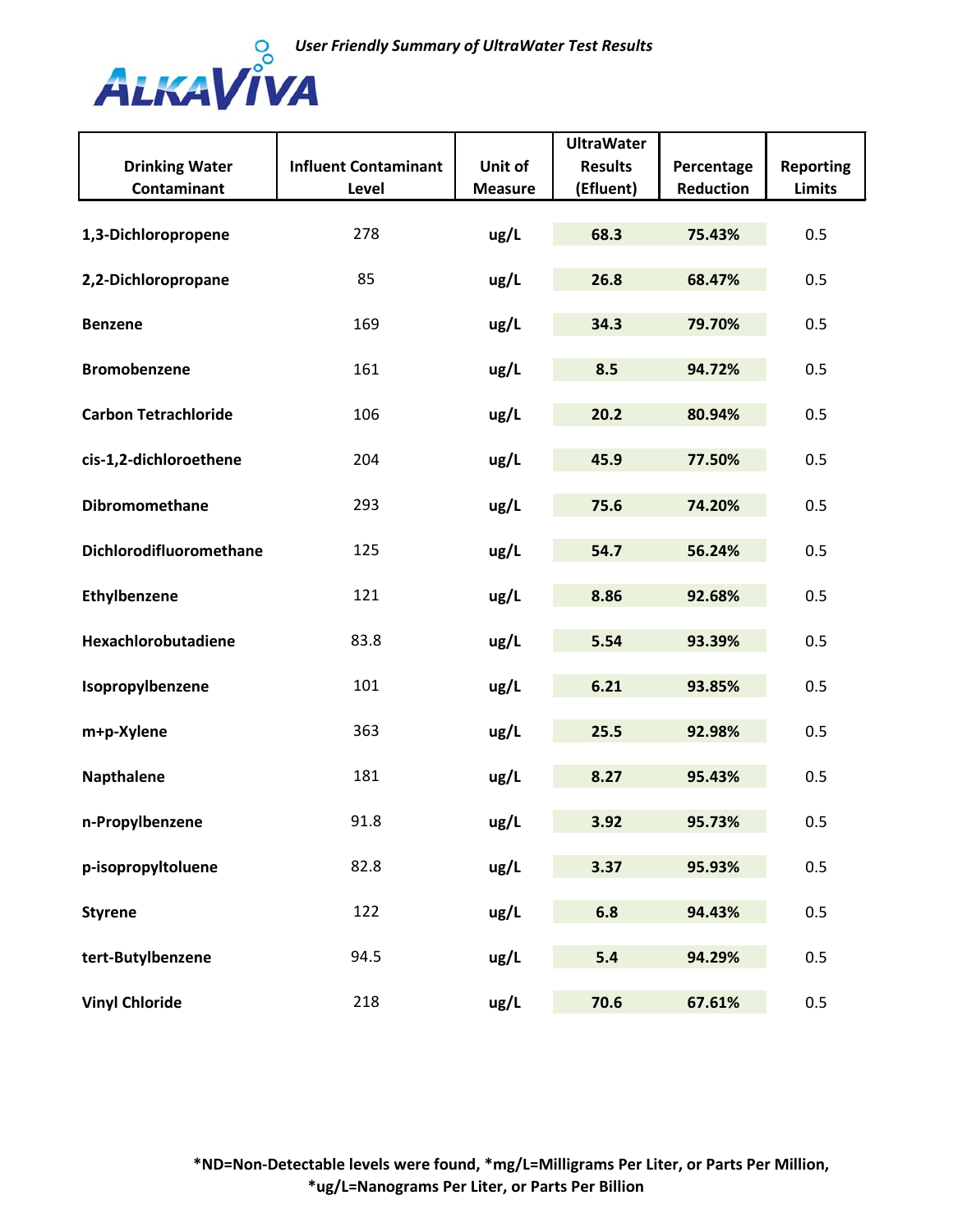

| <b>Compounds Action</b>                             | <b>Compound Name</b>                | Influent<br>Compound<br>Level (ng/L) | <b>AlkaViva</b><br><b>UltraWater</b><br><b>Results</b> | Percentage<br><b>Reduction</b> | <b>Reporting</b><br>Limit (ng/L) |
|-----------------------------------------------------|-------------------------------------|--------------------------------------|--------------------------------------------------------|--------------------------------|----------------------------------|
| <b>Hormones</b>                                     |                                     |                                      |                                                        |                                |                                  |
| <b>Contraceptive Hormone</b>                        | EE2 (17 Alpha-<br>ethynylestradiol) | 140                                  | 6.9                                                    | 95.07%                         | 5                                |
| <b>Estrogenic Hormone</b>                           | E2 (17 Beta-Estradiol)              | 140                                  | 8.2                                                    | 94.14%                         | 5                                |
| <b>Estrogenic Hormone</b>                           | Estrone                             | 250                                  | <b>Not Detected</b>                                    | 99.99%                         | 5                                |
| <b>Steroid Hormone</b>                              | Andorostenedione                    | 310                                  | 22                                                     | 92.90%                         | 5                                |
| <b>Steroid Hormone</b>                              | Norethisterone                      | 590                                  | 94                                                     | 84.07%                         | 5                                |
| <b>Steroid Hormone</b>                              | Progesterone                        | 220                                  | 9.3                                                    | 95.77%                         | 5                                |
| <b>Steroid Hormone</b><br><b>Over the Counter</b>   | Testosterone                        | 350                                  | 26                                                     | 92.57%                         | 10                               |
| <b>Analgesic</b>                                    | Acetaminophen                       | 170                                  | 49                                                     | 71.18%                         | 5                                |
| <b>Analgesic</b>                                    | Phenazone                           | 130                                  | 31                                                     | 76.15%                         | 5                                |
| <b>Analgesic-NSAID</b><br><b>Prescription Drugs</b> | Ibuprofen                           | 450                                  | 180                                                    | 60.00%                         | 10                               |
| <b>Analgesic</b>                                    | Lidocaine                           | 130                                  | 24                                                     | 81.54%                         | 5                                |
| <b>Analgesic-NSAID</b>                              | <b>Butalbital</b>                   | 180                                  | 44                                                     | 75.56%                         | 5                                |
| Anti anxiety                                        | Meprobamate                         | 110                                  | 15                                                     | 86.36%                         | 5                                |
| <b>Anti Asthmatic</b>                               | Albuterol                           | 110                                  | 16                                                     | 85.45%                         | 5                                |
| <b>Anti Asthmatic</b>                               | Theophylline                        | 440                                  | 100                                                    | 77.27%                         | 10                               |
| <b>Anti Convulsant</b>                              | Primidone                           | 5.8                                  | <b>Not Detected</b>                                    | 99.99%                         | 5                                |
| Anti Inflammatory                                   | Diclofenac                          | 340                                  | 83                                                     | 75.59%                         | 5                                |
| Anti Inflammatory                                   | Ketoprofen                          | 130                                  | 43                                                     | 66.92%                         | 5                                |
| Anti Inflammatory                                   | Ketorolac                           | 100                                  | 39                                                     | 61.00%                         | 5                                |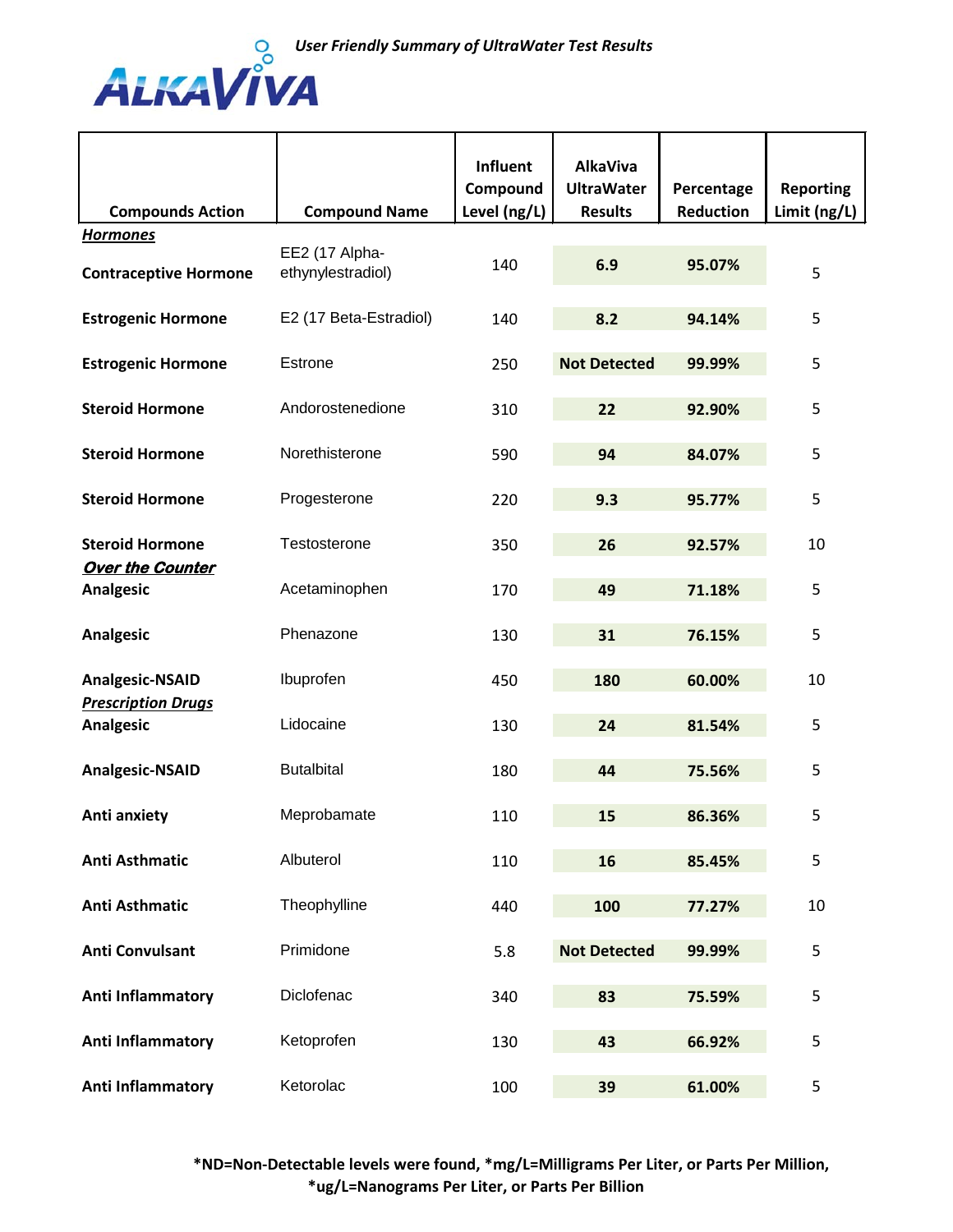

| <b>Compounds Action</b> | <b>Compound Name</b> | Influent<br>Compound<br>Level (ng/L) | <b>AlkaViva</b><br><b>UltraWater</b><br><b>Results</b> | Percentage<br><b>Reduction</b> | <b>Reporting</b><br>Limit (ng/L) |
|-------------------------|----------------------|--------------------------------------|--------------------------------------------------------|--------------------------------|----------------------------------|
| Anti Inflammatory       | Meclofenamic Acid    | 430                                  | 43                                                     | 90.00%                         | 5                                |
| Anti seizure            | Carbamazepine        | 210                                  | 63                                                     | 70.00%                         | 5                                |
| <b>Antibiotic</b>       | Amoxicillin          | 4200                                 | 2000                                                   | 52.38%                         | 20                               |
| <b>Antibiotic</b>       | Erythromycin         | 210                                  | <b>Not Detected</b>                                    | 99.99%                         | 5                                |
| <b>Antibiotic</b>       | Flumeqine            | 120                                  | 32                                                     | 73.33%                         | 10                               |
| <b>Antibiotic</b>       | Lincomycin           | 150                                  | 65                                                     | 56.67%                         | 10                               |
| <b>Antibiotic</b>       | Oxolinic acid        | 520                                  | 160                                                    | 69.23%                         | 10                               |
| <b>Antibiotic</b>       | Trimethoprim         | 150                                  | 5.6                                                    | 96.27%                         | 5                                |
| Anti-cholesterol        | Clofibric acid       | 170                                  | 48                                                     | 71.76%                         | 5                                |
| Anticoagulant           | Warfarin             | 230                                  | 99                                                     | 56.96%                         | 5                                |
| Antidepressant          | Fluoxetine (Prozac)  | 170                                  | <b>Not Detected</b>                                    | 99.99%                         | 10                               |
| <b>Anti-Seizure</b>     | Dilantin             | 1200                                 | 280                                                    | 76.67%                         | 20                               |
| <b>Beta Blocker</b>     | Atenolol             | 160                                  | 23                                                     | 85.63%                         | 5                                |
| <b>Beta Blocker</b>     | Lopressor            | 1700                                 | 150                                                    | 91.18%                         | 20                               |
| <b>Blood thinner</b>    | Pentoxifylline       | 130                                  | 21                                                     | 83.85%                         | 5                                |
| <b>Calcium Blocker</b>  | Nifedipine           | 1600                                 | 150                                                    | 90.63%                         | 20                               |
| <b>Enzyme</b>           | Chloridazon          | 76                                   | 6.9                                                    | 90.92%                         | 5                                |
| <b>H2 Blocker</b>       | Cimetidine           | 280                                  | 11                                                     | 96.07%                         | 5                                |
| <b>Heart Medication</b> | Dehydronifedipine    | 170                                  | 41                                                     | 75.88%                         | 5                                |
| <b>Lipid Regulator</b>  | Bezafibrate          | 280                                  | 84                                                     | 70.00%                         | 5                                |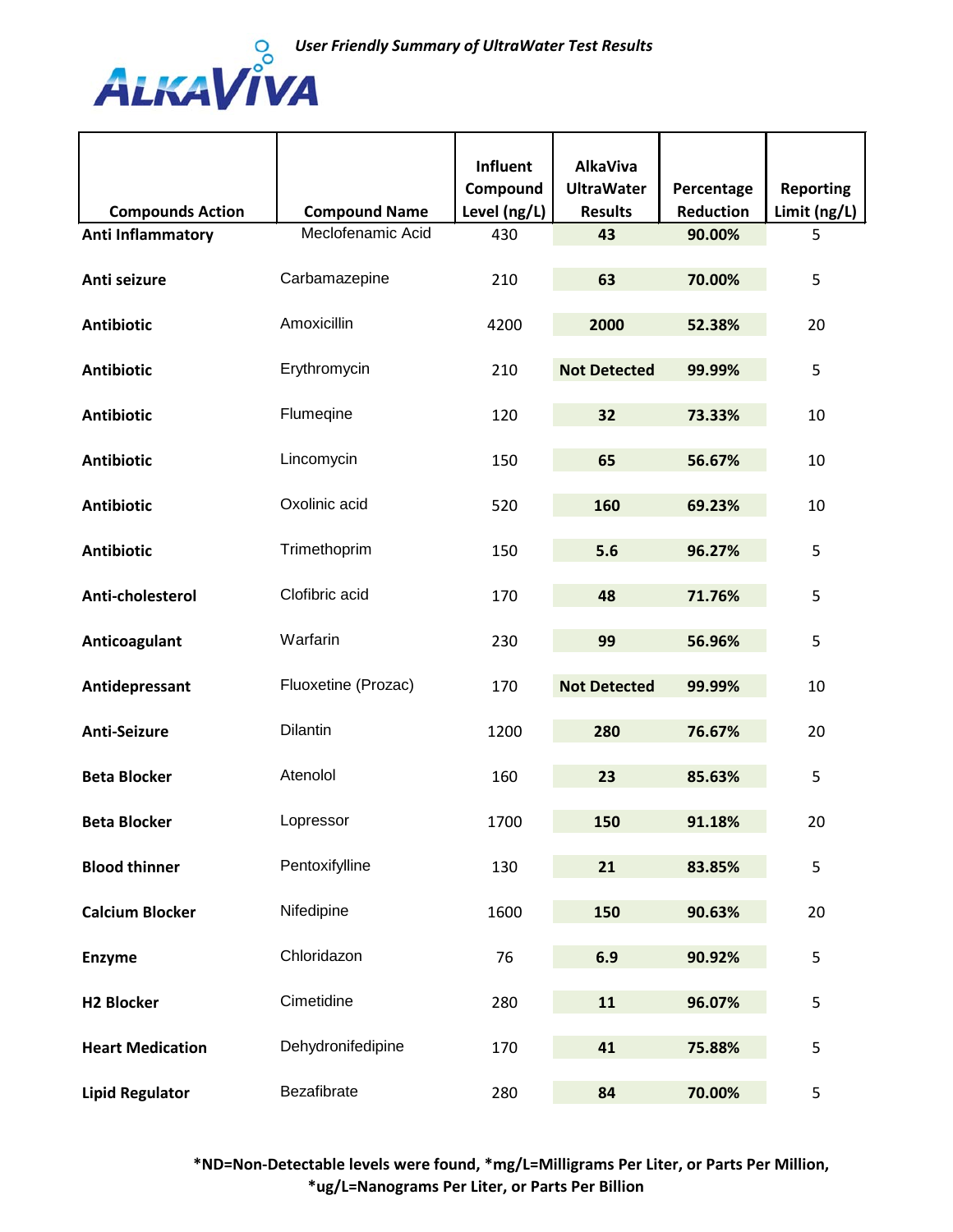

|                               |                      | <b>Influent</b> | <b>AlkaViva</b>     |                  |                  |
|-------------------------------|----------------------|-----------------|---------------------|------------------|------------------|
|                               |                      | Compound        | <b>UltraWater</b>   | Percentage       | <b>Reporting</b> |
| <b>Compounds Action</b>       | <b>Compound Name</b> | Level (ng/L)    | <b>Results</b>      | <b>Reduction</b> | Limit (ng/L)     |
| <b>Lipid Regulator</b>        | Gemfibrozil          | 210             | 40                  | 80.95%           | 5                |
| <b>Muscle Relaxant</b>        | Carisoprodol         | 250             | 87                  | 65.20%           | 5                |
| <b>Sulfa Antibiotic</b>       | Sulfadimethoxine     | 180             | <b>Not Detected</b> | 99.99%           | 5                |
| <b>Sulfa Antibiotic</b>       | Sulfamerazine        | 270             | 59                  | 78.15%           | 5                |
| <b>Sulfa Antibiotic</b>       | Sulfadiazine         | 160             | 73                  | 54.38%           | 5                |
| <b>Sulfa Antibiotic</b>       | Sulfamethazine       | 230             | 83                  | 63.91%           | 5                |
| <b>Sulfa Antibiotic</b>       | Sulfamethizole       | 4400            | 1200                | 72.73%           | 5                |
| <b>Sulfa Antibiotic</b>       | Sulfathiazole        | 290             | 43                  | 85.17%           | 5                |
| <b>Sulfa Antibiotic</b>       | Sulfamethoxazole     | 300             | 73                  | 75.67%           | 5                |
| <b>Valium-Antianxiety</b>     | Diazepam             | 210             | 29                  | 86.19%           | 5                |
| <b>Stimulants</b>             |                      |                 |                     |                  |                  |
| <b>Caffeine Degradate</b>     | 1,7-dimethylxanthine | 260             | 61                  | 76.54%           | 5                |
| <b>Caffeine Degradate</b>     | Theobromine          | 220             | 97                  | 55.91%           | 5                |
| <b>Nicotine Degradate</b>     | Cotinine             | 440             | 160                 | 63.64%           | 10               |
| <b>Stimulant</b>              | Caffeine             | 200             | 160                 | 20.00%           | 5                |
| <b>Analgesic-NSAID</b>        | Naproxen             | 440             | 110                 | 75.00%           | 10               |
| <b>Personal Care Products</b> | Triclosan            |                 |                     |                  |                  |
| <b>Antibacterial</b>          |                      | 320             | <b>Not Detected</b> | 99.99%           | 10               |
| <b>Mosquito Repellant</b>     | <b>DEET</b>          | 74              | 33                  | 55.41%           | $\overline{2}$   |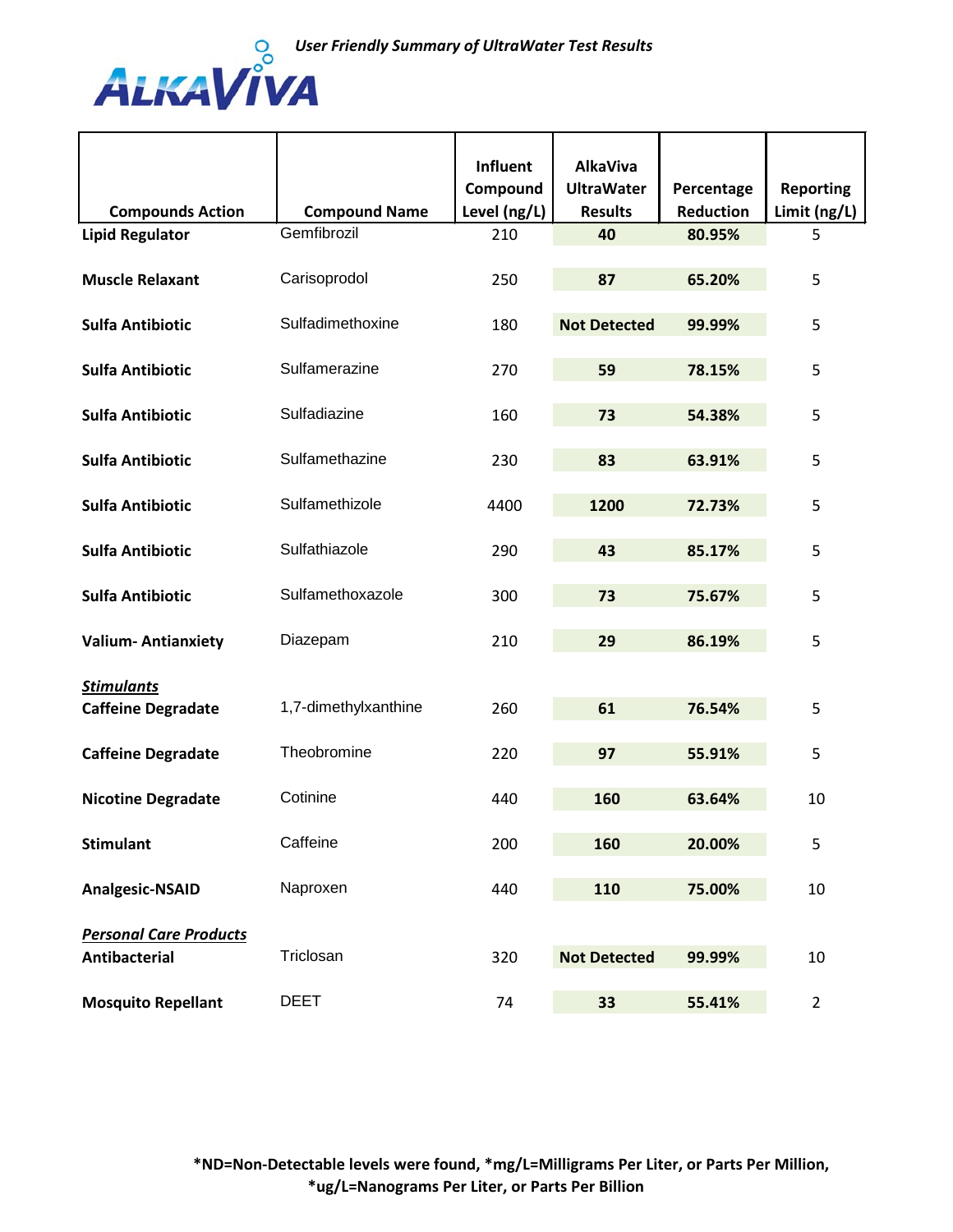

| <b>Compounds Action</b>   | <b>Compound Name</b>                   | Influent<br>Compound<br>Level (ng/L) | <b>AlkaViva</b><br><b>UltraWater</b><br><b>Results</b> | Percentage<br><b>Reduction</b> | <b>Reporting</b><br>Limit (ng/L) |
|---------------------------|----------------------------------------|--------------------------------------|--------------------------------------------------------|--------------------------------|----------------------------------|
| <b>Preservatives</b>      |                                        |                                      |                                                        |                                |                                  |
| <b>Preservative</b>       | Butylparaben                           | 290                                  | 11                                                     | 96.21%                         | 5                                |
| <b>Preservative</b>       | Ethylparaben                           | 720                                  | 30                                                     | 95.83%                         | 20                               |
| <b>Preservative</b>       | Isobutylparaben                        | 160                                  | 5.6                                                    | 96.50%                         | 5                                |
| <b>Preservative</b>       | Methylparaben                          | 1600                                 | 33                                                     | 97.94%                         | 20                               |
| <b>Preservative</b>       | Propylparaben                          | 220                                  | 7.5                                                    | 96.59%                         | 5                                |
| Pesticides/Herbicides     |                                        |                                      |                                                        |                                |                                  |
| <b>Herbicide</b>          | $2,4-D$                                | 220                                  | 64                                                     | 70.91%                         | 5                                |
| <b>Herbicide</b>          | Chlorotoluron                          | 150                                  | 29                                                     | 80.67%                         | 5                                |
| <b>Herbicide</b>          | Diuron                                 | 220                                  | 17                                                     | 92.27%                         | 5                                |
| <b>Herbicide</b>          | Glyphosate                             | 860                                  | 120                                                    | 86.05%                         | 6                                |
| <b>Herbicide</b>          | Isoproturon                            | 280                                  | 150                                                    | 46.43%                         | 100                              |
| <b>Herbicide</b>          | Linuron                                | 140                                  | 7.7                                                    | 94.50%                         | 5                                |
| <b>Herbicide</b>          | Metazachlor                            | 51                                   | 42                                                     | 17.65%                         | 5                                |
| <b>Pesticide</b>          | Quinoline                              | 210                                  | 11                                                     | 94.76%                         | 5                                |
| <b>Triazine Herbicide</b> | Atrazine                               | 210                                  | 54                                                     | 74.29%                         | 5                                |
| <b>Triazine Degradate</b> | <b>DACT</b><br>(Diaminochlorotriazine) | 240                                  | 33                                                     | 86.25%                         | 5                                |
| <b>Triazine Degradate</b> | DEA (Deethylatrazine)                  | 260                                  | 45                                                     | 82.69%                         | 5                                |
| <b>Triazine Degradate</b> | <b>DIA</b><br>(Deisopropylatrazine)    | 280                                  | 53                                                     | 81.07%                         | 5                                |
| <b>Triazine Herbicide</b> | Propazine                              | 210                                  | 43                                                     | 79.52%                         | 5                                |
| <b>Triazine Herbicide</b> | Simazine                               | 230                                  | 54                                                     | 76.52%                         | 5                                |